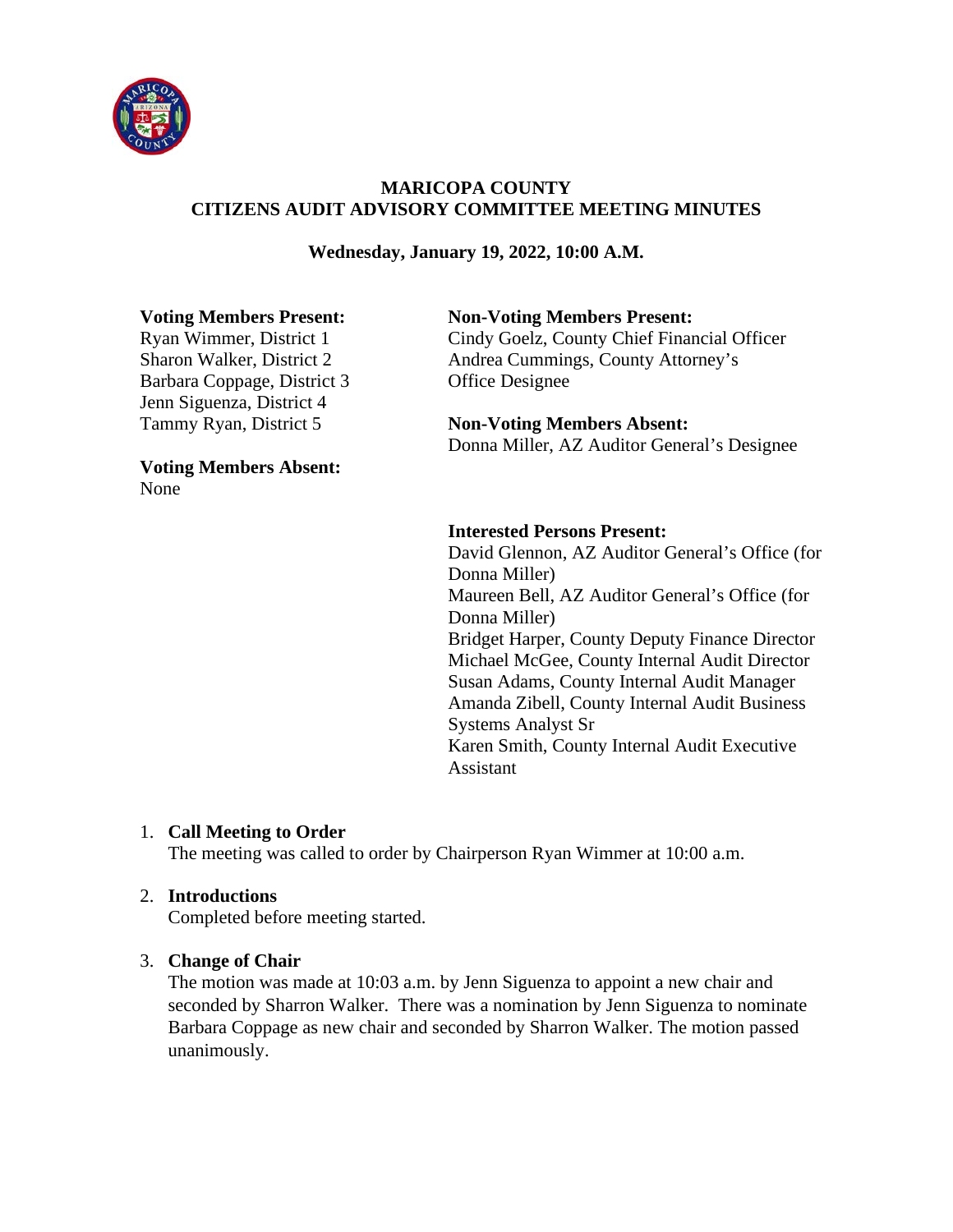

## 4. **Approval of Minutes**

The motion was made at 10:07 a.m. by Tammy Ryan to approve October 27, 2021, meeting minutes and seconded by Jenn Siguenza. The motion passed unanimously.

# 5. **Internal Audit Updates**

Mr. McGee provided a PowerPoint presentation and discussed the following topics:

- Updates on current events and department initiatives
	- o New Internal Audit Manager
	- o Recruitment for Audit Supervisor
	- o ARPA (American Rescue Plan Act) transaction reviews
	- o Update on internal process revisions (Agile Framework, Red Book, etc.)
	- o Update on client portal for action items
	- o Update on ERM efforts at Maricopa County
	- o Highlights of audits completed since the last committee meeting
		- **Megan McPherson spoke about the Annual Performance Report**
	- o Status of audits currently in progress
		- Susan Adams spoke about work in progress
	- o Status of audit reports under development

The full presentation is available upon request

## 6. **Auditor General Update**

Mr. Glennon provided an update. They are halfway through their big financial audit. They finished the financial statements audit in December. He turned it over to Ms. Bell, the lead auditor this year, to talk about the financial audit.

Ms. Bell provided an update. She thanked Ms. Goelz, Ms. Harper, and their team for their assistance and patience. She thanked OET for their help as well. She turned it back to Mr. Glennon.

Mr. Glennon continued his update. As part of the financial audit, they identify findings and report them in the report on internal control and compliance. This report is also referred to as the yellow book report. This year they have a bigger federal compliance workload than prior years, primarily due to the increase in Covid-19 funding and because of the high-risk nature of Covid-19 monies. The State Legislature passed legislation last year requiring that their office present audit results with audit findings to the governing boards of Arizona counties and community college districts within 90 days after completion of audits. This law took effect September 29, 2021. After they issue all their reports, they will work with County finance to get on an upcoming Board agenda.

## 7. **Finance/Budget Update**

Ms. Goelz provided an update. Thank you to Mr. Glennon and Ms. Bell for the nice words and assistance during the process of issuing the financial statements. Last week the Board approved their budget guidelines and priorities for FY23, so it is officially